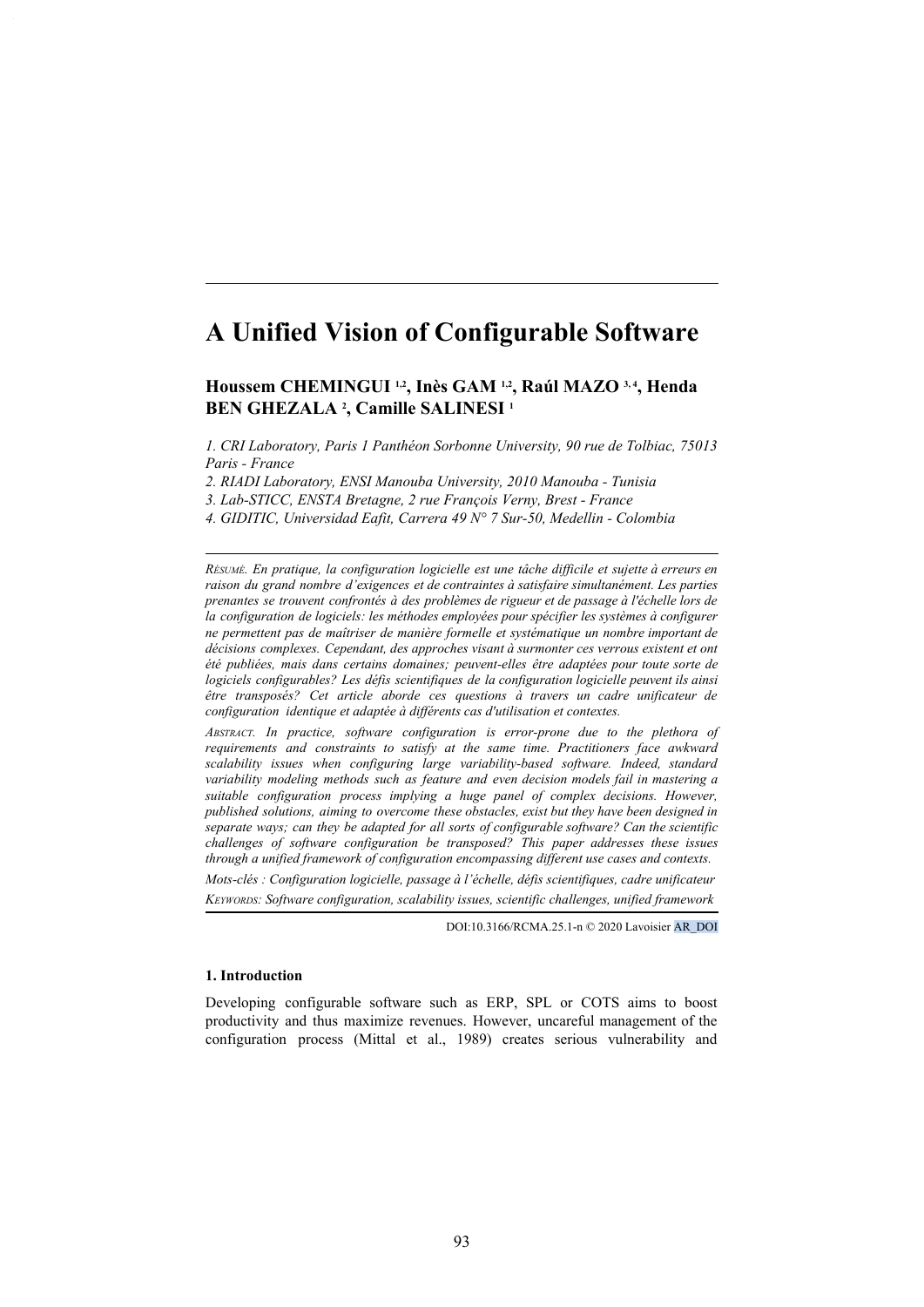inconsistency problems in the software. The huge number of decisions and incomprehensible interactions between them present a major problem. Unfortunately, this problem is common for all configurable software systems even worse in large scale variability based software (Chemingui et al., 2019).

Currently, a panoply of research solutions aiming to improve the configuration process exists in literature, nevertheless, these solutions are designed in separate ways. For instance, solutions that master SPL configuration fail to be adapted to master COTS configuration. Therefore, thinking about a systematically extending and adaptation of solutions to other kinds of configurable systems of software leads this research to the following research questions:

**RQ1:** What are the open research challenges of unified software configuration?

**RQ2:** What are the common configuration assets of configurable systems?

This paper advocates a unified vision that can be formalized through a conceptual framework considering all sorts of configurable software in a consistent way. The motivation of this unified vision is to address common configuration issues and challenges with an identical series of methods, techniques and tools. The paper recognizes that in practice software configuration occurs in specific contexts, with different problems, goals, applications and use cases.

#### **2. Challenges of Software Configuration**

Considering all sorts of configurable software conjointly, leads this research to be focusing on topical and thought-provoking challenges related to design solutions and scientific research potentials.

#### *2.1. Design solutions and industry need*

In practice, configuration process models fail to scale up to the huge panel of variants that are encountered in real life software configuration settings. For instance, it becomes impractical to make an extensive list of all possible decision processes leading to final configurations of an ERP. Even worse, it is quickly impractical to match these decisions with the actual collection of requirements of the future users. At the level of an enterprise, collections can be large and up to several thousands. In fact, major issues of configurable software are related to scalability enforcement and control. Besides, stakeholders usually misunderstand the configuration variants, their semantics and their independencies. This unfortunately common issue in configurable software can be formalized as the mismatch. In the case of COTS, this mismatch in form, topic, content, and level of abstraction between the requirements causes complex matching problems (Zoukar et al., 2004). Failing to properly match users' and COTS requirements results is failing to meet organizational expectations, to user dissatisfaction, and in the end to high risks of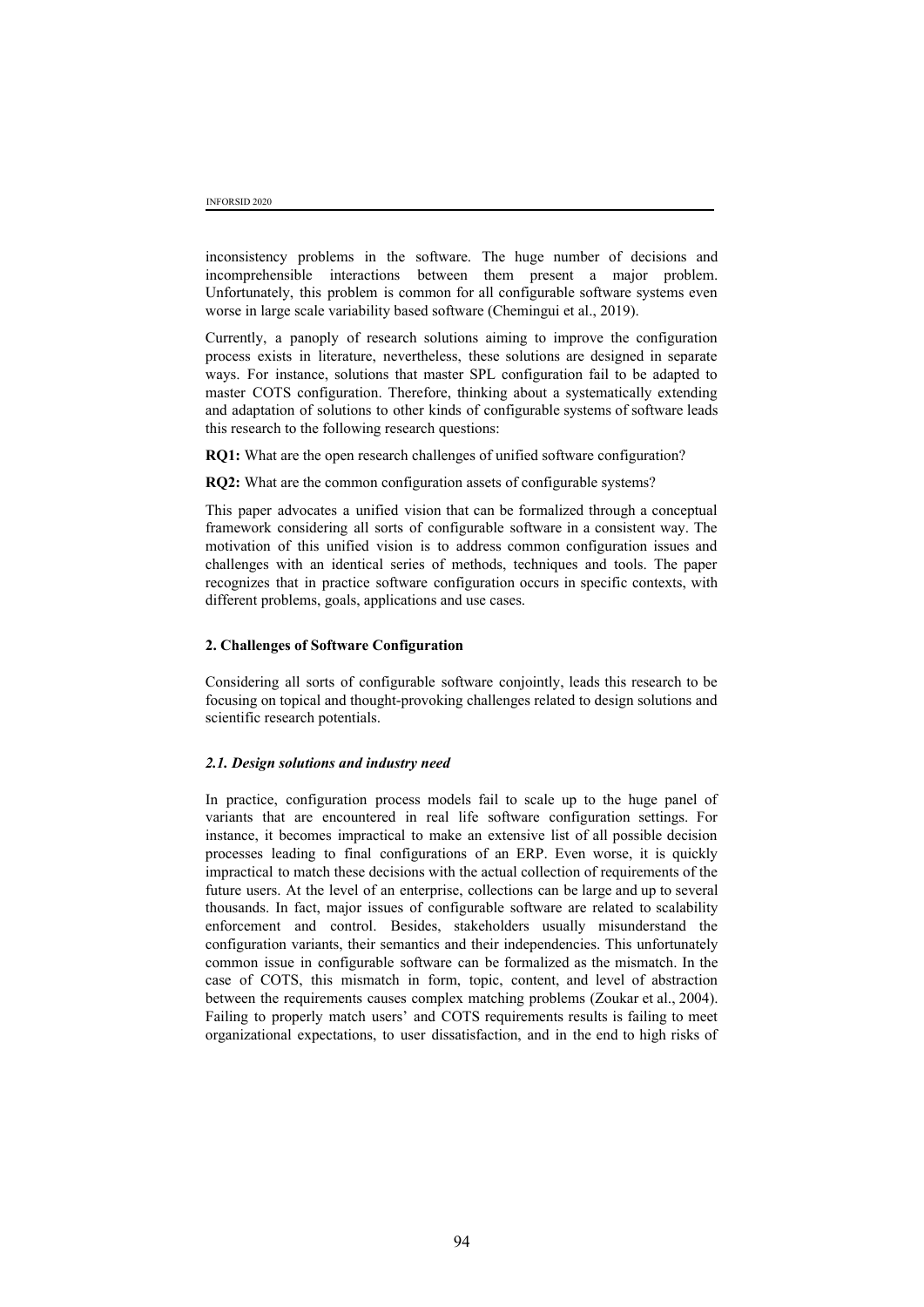project failure. In practice, COTS implementation guides hardly provide any support to guide the design of a suitable solution that takes this issue into account in an equilibrated way. The solutions that are proposed to guide the configuration process are most often driven by the solution; other approaches such as decision models, and goal driven approaches are still subject of research. A compendium about scalability issues of configurable systems are discussed in our previous works (Chemingui et al., 2019). In other works, we showed that it is also possible to address scalability issues in a similar way to the approaches used for SPL (Software Product Lines) configuration (Mazo et al., 2014).

In this respect, configurable systems need a deeper focus on their design and user understanding, not solely to know who they are, but to dive deeper into their motivations and their exhibited behaviors. A matching between user requirements, context information and the system model seems mandatory. As far as we know, there are no efficient software resources that blend this matching with the different configuration areas. It seems interesting to think about a software standard with a universal dimension that is able to overcome scalability and flexibility problems. Independently of its nature, this solution can be a programming language, a design notation or a complete method that is able to support broaden system contexts and particular user properties.

According to our previous experiences with industrials in automotive (Dumitrescu et al., 2013), electronics (Triki et al., 2015) and health (Djebbi et al., 2007) domains, we suggest that expected guidance solutions should consider design fuzziness to meet the user satisfaction policies. For example, what principles should be taken into account throughout the design? How configuration information and constraints can be better presented? What users need to a better understanding of complex configuration alternatives? Regardless of the size of variants, design has to support easy but not abstract data allowing to infer rapidly the plethora of configurations when high constraints occur. On the one hand, a focus on the delivery time will have a significant impact in the configuration management. Moreover, design has to provide simplified mechanisms to reveal configuration use cases and scenarios. It is highly recommended to follow domain processes, divide tasks and create views automatically from a big range of artefacts and interests. On the other hand, the solution supporting tool will provide simple ways to express variants and their interdependencies allowing an easier process of configuration. For instance, incorporating Human Machine Interface (HMI) solutions such as dynamic forms and 3D views increases the user comfort and decreases the configuration complexity.

#### *2.2. Scientific Research Potentials*

From an organizational point of view, a collaborative research focus may conduct the investigation of cited challenges in real environments. Methods such as Participatory action research (Chevalier et al., 2019) and ethnography Research (Holland et al., 2004) are recommended to achieve a better understanding of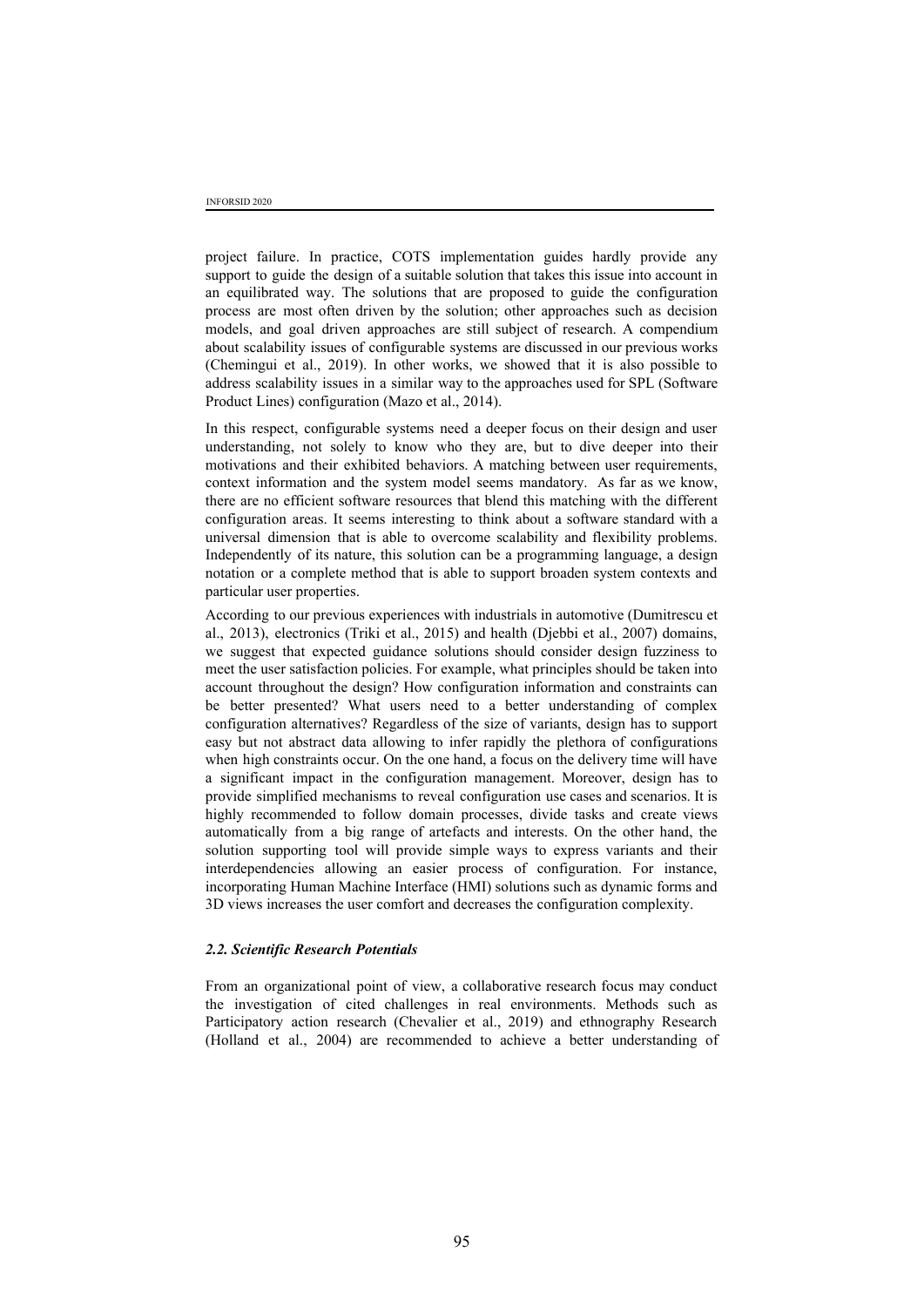configuration design and potential users interests. Too often, research involvement allows to motivate real technology underpinnings and its usefulness to overcome scalability problems in this case. In fact, there is a significant gap between what industry needs and what academic research focuses on. Usually, the interaction between industrial actors and academics faces several barriers since companies keep secret their strategic activities. Consequently, the fear of breaching confidentiality impacts significantly the research valorization. The lack of collaboration may cause trustworthiness shortcomings making it more complex to valorize research outcomes and relate best practices. As a result, proposed methods and tools coming from academic research are making the same mistakes with unforeseen incompatibilities.

#### **3. Common considerations of Software Configuration**

At first sight, suitable solutions for all configurable software need to (i) provide exact information about product constituents and their interactions; (ii) meet non-functional properties such as performance, ease of use and robustness, (iii) forcecast information even about next constituents to configure.

Our expertise with very large variability systems such as Electronic Parking Brake Systems, the Automatic Lighting System, or the French railways operated by SPLs, COTS and ERPs, showed that design methods are still suffering from scalability. The most widely used variability modeling methods were *feature models* (Kang et al., 1990) *use cases* (Jacobson et al., 1993), *decision models* (Quinlan, 1990), *goal models* (Barron et al., 2001) and *constraint programming* (Rossi et al., 2006). In front of scalability problems, resolution mechanisms including alternative structures of the model and estimation of the configuration errors were proposed to conduct a significant software reconfiguration (Giese et al., 2006). The configuration process can be streamlined by a series of interfaces aiming to a prealable preparation of a simple process, but a large number of variants still impossible to manage. Adding to that, software approaches such as feature toggles (Schermann et al., 2018) and versioning (Sigal et al., 1999) were widely adopted by developers to control combinatorial explosions. The main usage of these approaches is to avoid conflict that can arise when merging changes in software. Although this also can lead to technical debts that arise due to constraints violation after a feature has been switched on/off. Frequently, constraint violations disturb other parts of the system.

However, the literature reveals a prominent focus on configuration considerations but in different ways that are specific to each software kind, while in fact the deep problems are similar in nature. The idea put forward is to focus on the common configuration considerations, think about a unified conceptual framework propeling potential generic solutions. It seems interesting to emphasize, that independently of the variability modeling method and the kind of software you are dealing with, there are common considerations of configuration. The landscape to sketch aims to substantiate that software configuration handles the same assets independently of variability modeling methods. In the aforementioned variability methods,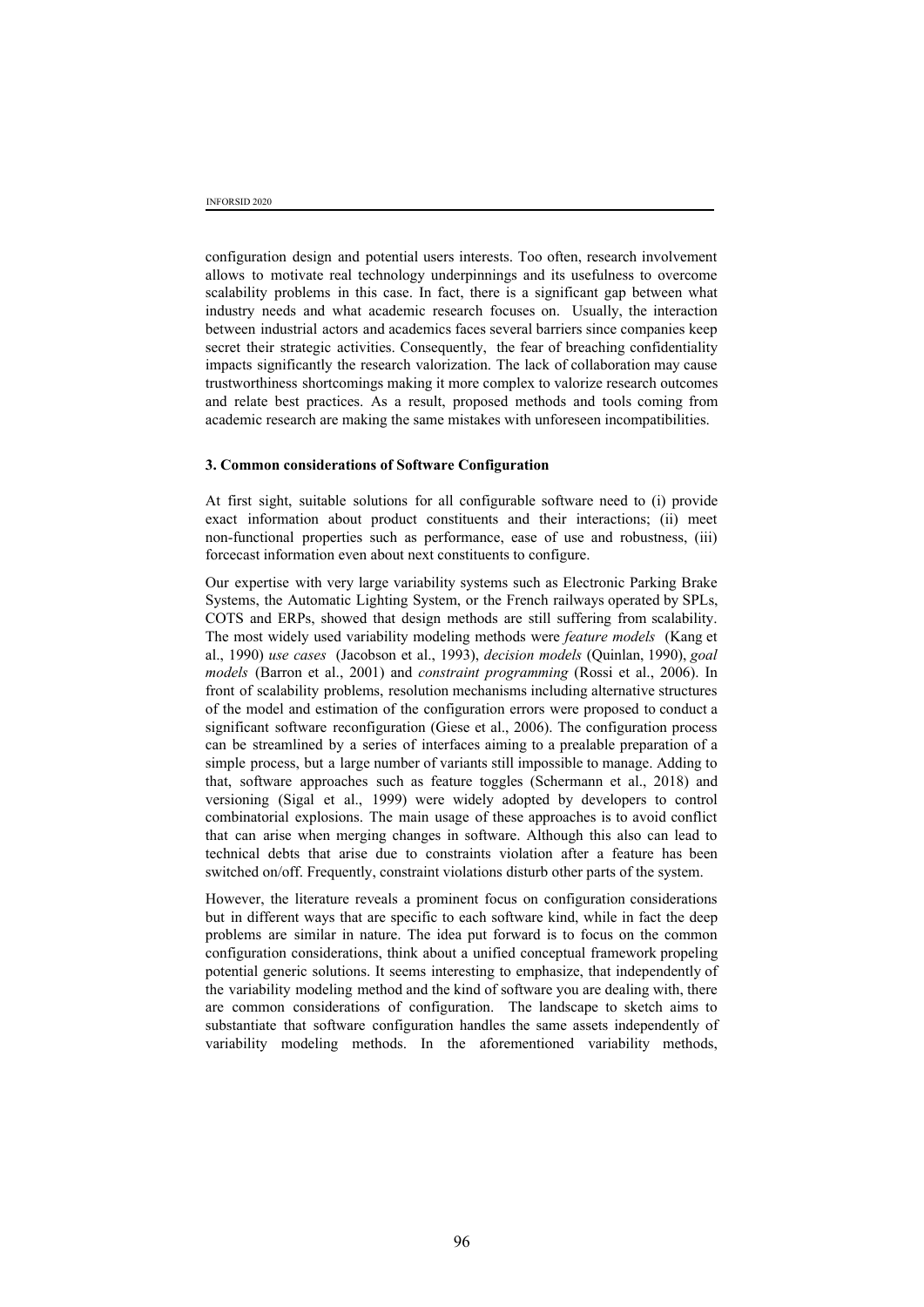*composition, and order* present recurrent activities' patterns during a configuration process. Moreover, one of the key principles of the configuration processes is to guarantee that all *domain constraints* are verified. In fact, variability constraints can have cascading effects during configuration processes, and they are the source of complex problems that raise exponentially with the number of optional assets in all variability based systems. For example, a SPL Eshop can be composed of several functionalities such as a search menu, a payment system and a security mode. Purchases can be paid through a credit card and/or a bank transfer. Security mode can be High or Standard. Selecting the credit card system requires a high security mode. In instance, configuring the security mode before selecting the payment system is error prone and leads to undo choices. Consequently, following a configuration order that respects the constraint domains is necessary. In fact, when the number of the eshop functionalities increases, the number of potential eshops increases and user decisions to be made increases also.

### **4. Conclusions**

One of the challenging problems facing the software configuration community today is how to unambiguously define solutions for scalability in such a way to achieve consistency, flexibility and preference considerations. Furthermore, how to define solutions in a rich, generic and unified form allowing to consider all sorts of configurable software by combining advantages and avoiding drawbacks? All knowledge acquired in the different fields of configuration enhancement must be extended, adapted, and shared in a transparent manner. Therefore, there is a clear need to ease the cooperation of scientifics and industrials by creating a common ground of concepts and knowledge sharing. To meet these challenges, an efficient research valorization is needed to meaningfully conduct a collaborative enhancement of the configuration process **[RQ1]**. With the wisdom of hindsight, this vision paper assumes that all sorts of configurable software can be analyzed and improved in a unified way. Generally, configurable software aims to reach valid products implying common configuration assets to deal with namely composition, order and domain constraints and obviously other particular assets such as subtyping and cardinalities **[RQ2]**.

This research is under deep technical experiments that are supported by the PHC UTIQUE project  $N^{\circ}$  16G/1416 (called CONFIGURE) and the european project  $N^{\circ}$ 15010 (called REVaMP²).

#### **References**

Astesana, J. M., Cosserat, L., & Fargier, H. (2010, October). Constraint-based vehicle configuration: A case study. In 2010 22nd IEEE International Conference on Tools with Artificial Intelligence (Vol. 1, pp. 68-75). IEEE.